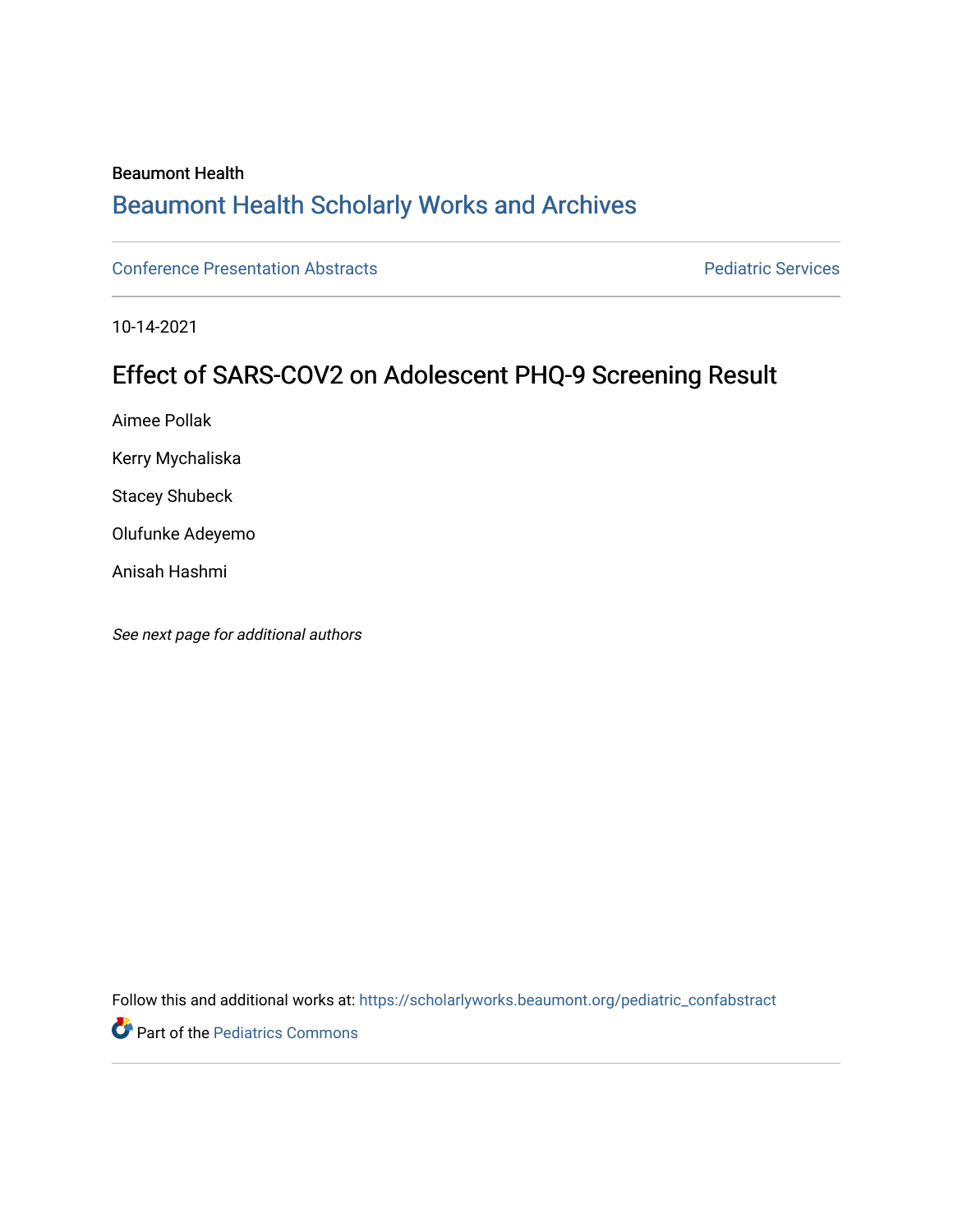### Authors

Aimee Pollak, Kerry Mychaliska, Stacey Shubeck, Olufunke Adeyemo, Anisah Hashmi, Mara Rubenstein, and Leah Ludwig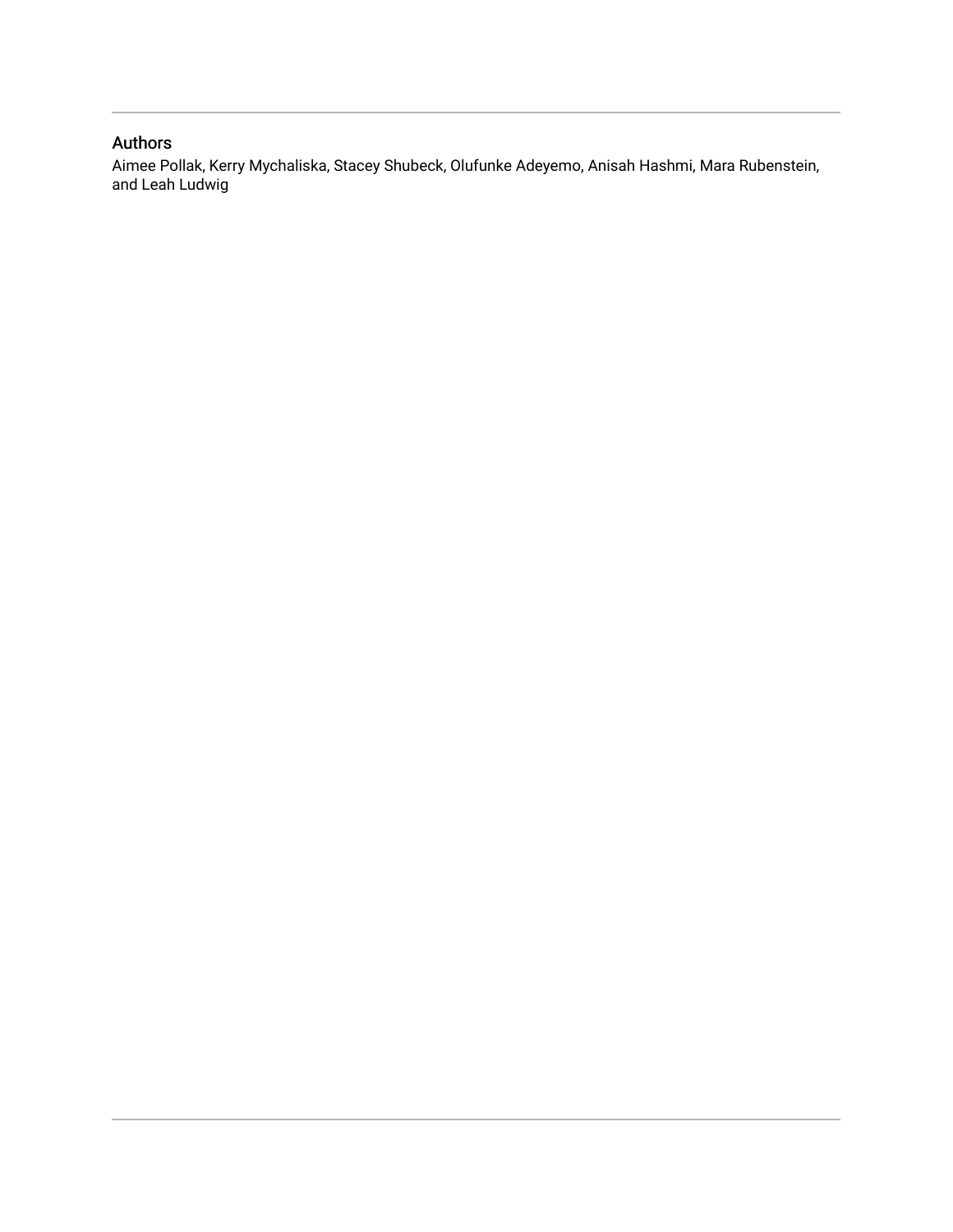[Clinical Investigation](https://www.eventscribe.net/2021/MSPR2021/searchbyposterbucket.asp?bm=Clinical+Investigation&t=Clinical+Investigation&pfp=Track)

**Category:** Abstract Submission

**Poster Session I - Breakout 1: Ethics/Pain/Social Determinants of Health**

# Effect of SARS-COV2 on Adolescent PHQ-9 Screening Result

 $\widehat{\boxplus}$  Thursday, October 14, 2021  $\quad$   $\Theta$  4:00pm – 4:05pm US CT

**Aimee Pollak**, Beaumont Hospital Royal Oak, Troy, MI, United States; **Kerry Mychaliska**, Beaumont Hospital Royal Oak, United States; **Stacey Shubeck**, Oakland University William Beaumont Hospital, Royal Oak, MI, United States; **Olufunke Adeyemo**, Oakland University William Beaumont Hospital, Royal Oak, MI, United States; **Anisah Hashmi**, Oakland University School of Medicine, Royal Oak, MI, United States; **Mara Rubenstein**, Oakland University William Beaumont Hospital, Royal Oak, MI, United States; **Leah Ludwig**, Oakland University William Beaumont Hospital, Royal Oak, MI, United States

### Presenting Author(s)



**Anisah Hashmi, BA** MS4, Candidate for MD Oakland University William Beaumont School of Medicine Clawson, MI, United States

**Background:** The SARS-COV2 pandemic created numerous stressors for adolescents. Prior studies have shown an increased risk for self-reported depression symptoms in pediatric patients after trauma. .

**Objectives:** This study compares the rates of newly diagnosed adolescent depression, and selfreported depression symptoms, in an outpatient clnic during the pandemic as compared to prepandemic.

**Design/Methods:** This IRB approved study involved a retrospective chart review of adolescents aged 12-17 who attended an academic clnic between January 1, 2018 and March 22, 2020. Included were adolescents aged 12 to 17 who completed a PHQ-9 questionnaire at their annual wellness visit, without a prior diagnosis or documented treatment for a mood disorder. If multiple patient encounters occured in the pre-pandemic period the most recent was utilized. Exclusion criteria included a prior diagnosis or current therapy for a mood disorder, or incompete PHQ-9 questionnaire. Charts were reviewed for age, gender, race, PHQ-9 questionnaire results and a diagnosis of depression; standard PHQ-9 criteria were used to identify presence and severity of depression. The pandemic data consisted of the same data points collected between March 23, 2020 and June 2, 2021 during the shelter-in-place order.